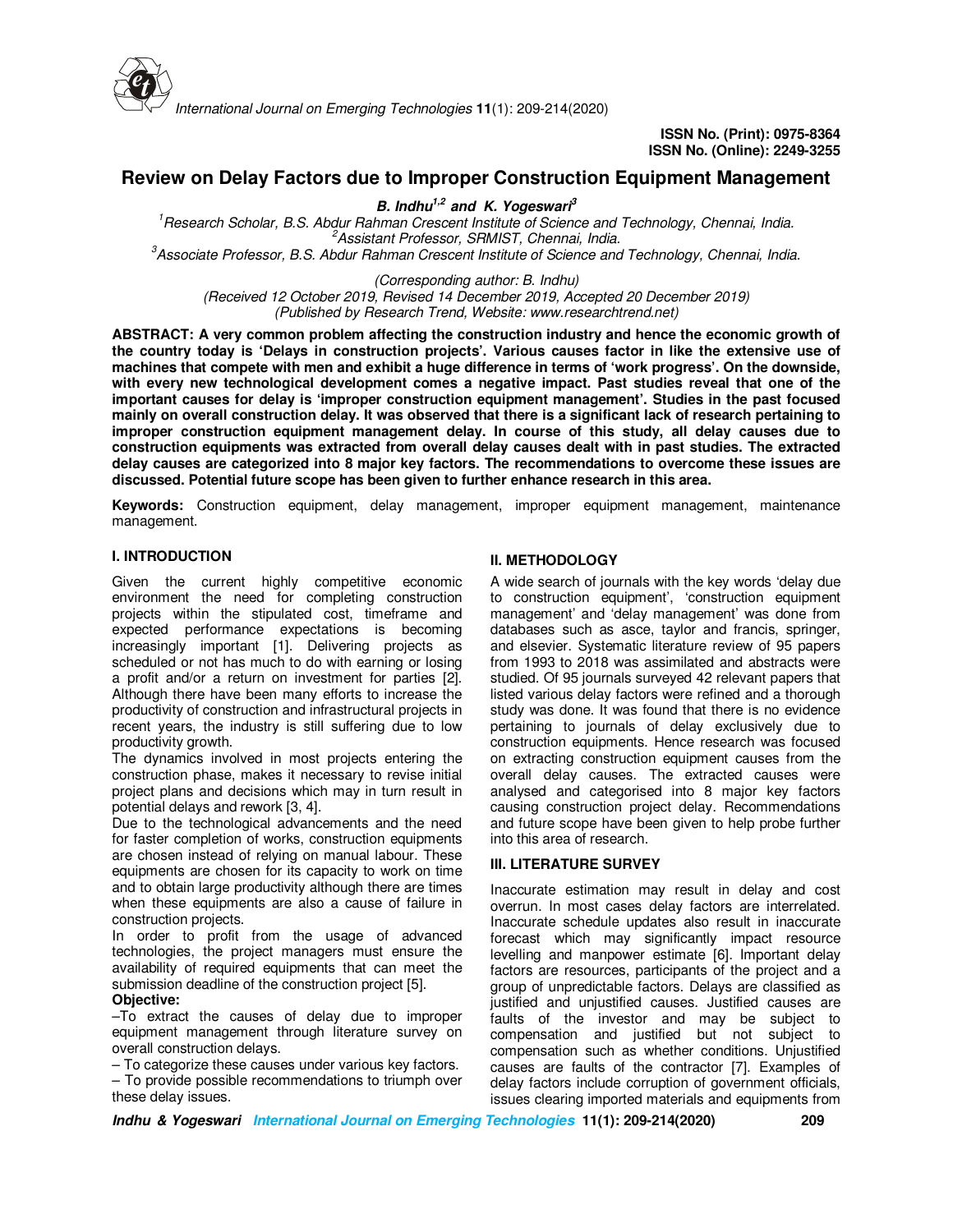customs, poor labour productivity, security threats to construction sites and theft of equipment, owner cash flow problems, change orders, and unexpected adverse weather conditions [8]. One of the most influential factor for time is unsettled or lack of project funding [9]. While some of the delay causes are dependent on national economic policies, others may be overcome by measures taken by public agencies and contractors  $[10]$ .

The delays themselves are not always fixed in, when they might have their effects and it is felt to be important that this be recognized [11]. Delays can be avoided or minimized when their causes are clearly identified [12]. Delay analysis methods which are already in practice in construction industries are not appropriate [13]. Hence a proper delay analysis methodology needs to be framed in order to have a clear delay liability allocation where by disputes can be diminished [14]. Delay results in disputes. Better understanding methods are to be developed to reduce disputes during delay claims [15].

Consideration the modern conditions under which the construction company operates in terms of modern crisis and competition, the construction works mechanization becomes actual and it plays an important role in production efficiency increase [16]. Modern and advanced projects which use heavy equipments must perform equipment scheduling and productivity analyses by simulation methods and not just by past record analyses or direct site observation reports in order to reduce significant errors in estimation and avoid delay [17]. The most common construction equipment related delay causes are: shortage in equipment/insufficient numbers; lack of skilled operators for specialized equipment; equipment productivity (efficiency);<br>equipment failure (breakdown); slow delivery equipment failure (breakdown); slow delivery (mobilization) of equipment; lack of high-technology mechanical equipment; equipment allocation problems; tool availability; improper equipment; inadequate modern equipment [18]. Shortage of equipment'' factor is the most important factor causing delay in construction projects in Egypt at this category, with a relative importance index equals to 84.256% [19]. Due to the increase in using equipments in various

construction activities, planning the maintenance of these equipments has become extremely important as it aids in meeting project deadlines [5]. Machine maintenance is to be done in such a way so as to enable just in time component replacement [20]. It is also common knowledge that maintenance does not receive enough attention in the construction industry especially in developing countries. With poor maintenance, equipment breakdowns happen quite often [21].

The construction equipment causes extracted from overall delay from the past studies is given in Table 1.

| S.No.          | <b>Researchers</b>      | Country                                                    | <b>Causes of equipment delay</b>                                                                                                                                                                                 |
|----------------|-------------------------|------------------------------------------------------------|------------------------------------------------------------------------------------------------------------------------------------------------------------------------------------------------------------------|
| $\mathbf{1}$ . | Prasad et al., [22]     | India                                                      | - Shortage of equipments of required capacity and numbers<br>- Lack of skilled operators for specialized equipments<br>- Equipment breakdown and maintenance problem                                             |
| 2.             | Rachid et al., [23]     | Algeria                                                    | - Shortage in material and high technology equipments<br>- Frequent failure of equipments and material<br>- Delay in manufacturing of special equipments                                                         |
| 3.             | Kadry et al., [8]       | Countries with<br><b>High Geopolitical</b><br><b>Risks</b> | - Issues clearing imported equipments from customs                                                                                                                                                               |
| 4.             | Oshungade [24]          | South Africa                                               | - Shortage of equipment<br>- Equipment breakdowns<br>- Low level of equipment-operator's skill<br>- Low productivity and efficiency of equipment<br>- Unavailability of equipment                                |
| 5.             | Gebrehiwet & Luo [25]   | Ethiopia                                                   | - Shortages of equipment<br>- Low efficiency and productivity of equipment<br>- Failures of equipment and lack of spare parts<br>- Equipment allocation or mobilization problem<br>- Equipment outdated          |
| 6.             | Chen, [26]              | China                                                      | - Shortage of adequate equipment                                                                                                                                                                                 |
| 7.             | Durdyev et al., [27]    | Cambodia                                                   | - Frequent breakdowns of construction plant and equipment<br>- Unskilled equipment operators<br>- Lack of high-technology mechanical equipment                                                                   |
| 8.             | Khlaifat et al., [28]   | Jordan                                                     | - Shortage of equipment<br>- Failure of equipment                                                                                                                                                                |
| 9.             | Mahamid [29]            | Saudi Arabia                                               | - Equipment shortage<br>- Poor equipment choice                                                                                                                                                                  |
| 10.            | Bagaya & Song [30]      | <b>Burkina Faso</b>                                        | - Equipment unavailability                                                                                                                                                                                       |
| 11.<br>12.     | Santoso & Soeng [21]    | Cambodia                                                   | - Maintenance not receiving enough attention<br>- Equipment idleness due to delay in import of spare parts                                                                                                       |
| 13.            | Aziz & Abdel-Hakam [18] | Egypt                                                      | - Lack of skilled operators for specialized equipments<br>- Lack of high technology mechanical equipment<br>- Lack of tool availability<br>- Short ages in equipment                                             |
| 14.            | Głuszak & Leśniak [7]   | Poland                                                     | - Insufficient necessary equipment at the construction site                                                                                                                                                      |
| 15.            | Lopes $et al., [5]$     | <b>Brazil</b>                                              | - Non-employment of scheduling maintenance team<br>- Non-employment of corrective maintenance team<br>- Lack of funds for inspection cost<br>- Lack of funds for repairing a defect although the equipment is in |

**Table 1: Construction Equipment delay causes extracted after literature survey.**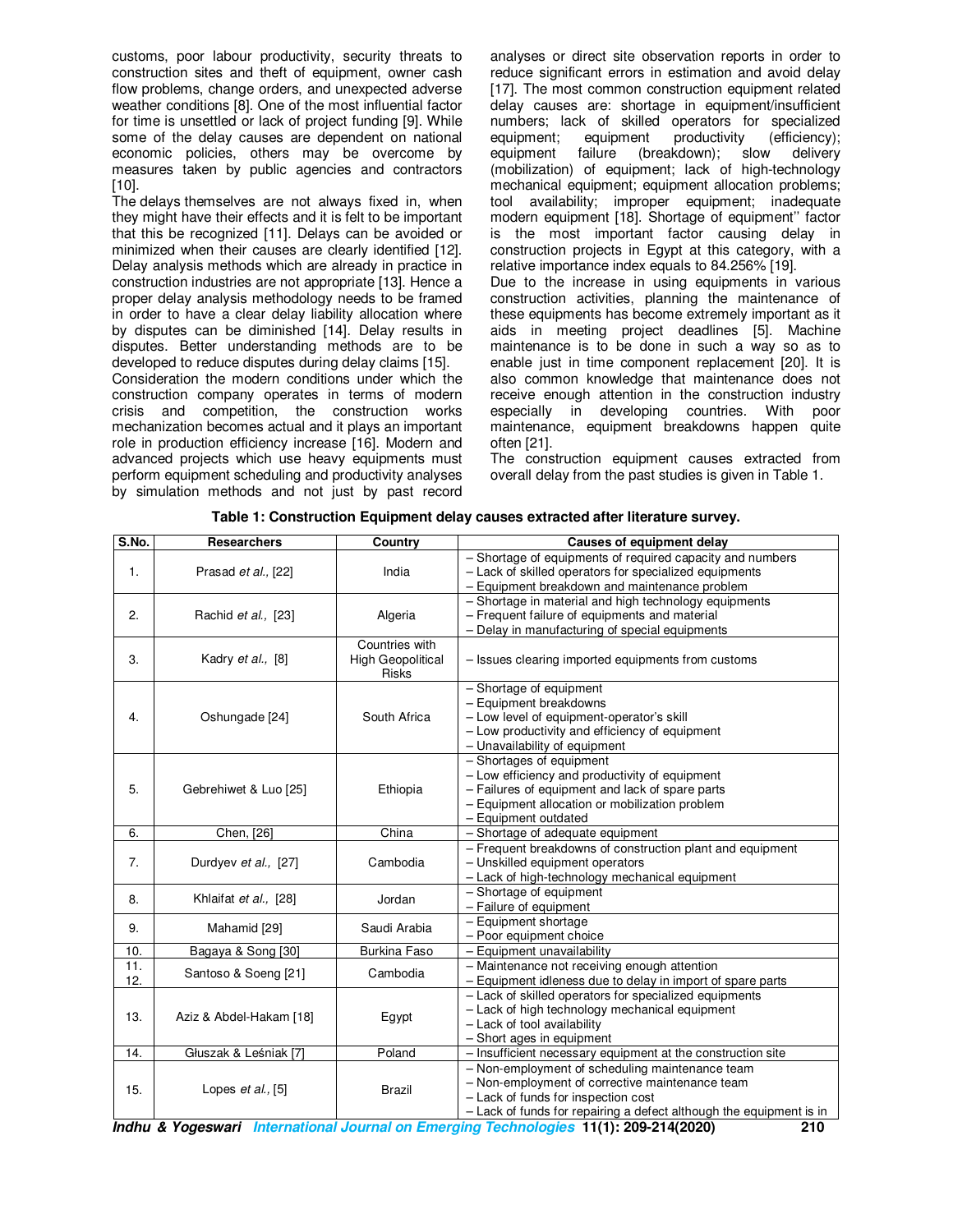|     |                             |              | working condition                                                   |
|-----|-----------------------------|--------------|---------------------------------------------------------------------|
|     |                             |              | - Overload of the equipment                                         |
|     |                             |              | - Inadequate installation                                           |
|     |                             |              | - Normal wear for age                                               |
|     |                             |              | - Incorrect actions in maintenance operations                       |
|     |                             |              | - Equipment allocation problem                                      |
| 16. | Gunduz et al., [12]         | Turkey       | - Frequent equipment breakdown                                      |
|     |                             |              | - Improper equipments                                               |
|     |                             |              | - Inadequate modern equipment                                       |
| 17. | Gardezi et al., [31]        | Pakistan     | - Equipment unavailability and failure                              |
|     |                             |              | - Least use of high tech tools/equipment in construction            |
| 18. | Chan & Kumaraswam [32]      | Hong Kong    | - Shortage of equipment                                             |
|     |                             |              | - Low efficiency of equipment                                       |
| 19. | Aziz, [19]                  | Egypt        | - Shortage of equipment                                             |
|     |                             |              | - Slow mobilization of equipment                                    |
|     |                             |              | - Lack of skilled operators for specialized equipments              |
| 20. | Doloi et al., [33]          | India        | - Inefficient use of equipments                                     |
|     |                             |              | - Lack of proper equipment planning                                 |
|     |                             |              | - untimely mobilization of equipment leading to idling of resources |
|     |                             |              | - Lack of proper tools and equipments on-site                       |
| 21. | Ghoddousi & Hosseini [34]   | Iran         | - The major part of equipments is fairly old and purchase of new    |
|     |                             |              | equipments is next to impossible for many companies due to their    |
|     |                             |              | prohibitive price                                                   |
| 22. | Kazaz et al., [35]          | Turkey       | - Poor maintenance of works, materials, and equipment               |
| 23. | Khoshgoftar [36]            | Iran         | - Equipment Unavailability and failure                              |
|     |                             |              | - Lack of suitable planning for resources, equipment and labor      |
|     |                             |              | - Shortage of equipment required                                    |
| 24. | Al-Khalil & Al-Ghafly [37]  | Saudi Arabia | - Failure of equipment                                              |
|     |                             |              | - Inadequate equipment used for the works                           |
| 25. | Al-Kharashi & Skitmore [38] | Saudi Arabia | - The required equipments and tools are not available               |
| 26. | Enshassi et al., [39]       | Palestine    | - High equipment cost                                               |
|     |                             |              | - Low quality of equipment and personnel                            |
| 27. | Toor & Ogunlana [40]        | Thailand     | - Shortage of equipments                                            |
| 28. | Faridi & El-Sayegh [41]     | <b>UAE</b>   | - Shortage of equipment                                             |
|     |                             |              | - Failure/breakdown of equipment                                    |
|     |                             |              | - Equipment breakdowns                                              |
|     | Assaf & Al-Hejji [42]       | Saudi Arabia | - Shortage of equipment                                             |
| 29. |                             |              | - Low level of equipment-operators skill                            |
|     |                             |              | - Low productivity and efficiency of equipment                      |
|     |                             |              | - Lack of high-technology mechanical equipment                      |
| 30. | Kaming et al., [43]         | Indonesia    | - Equipment shortages                                               |
|     |                             |              | - Inaccurate prediction of equipment production rate                |

# **IV. DISCUSSION**

The above construction equipment delay causes mentioned in Table 1 confirm 76 delay causes extracted from 29 different journals. It has been identified that out

of these 76 delay causes, there are few causes which are very common in most of the countries and has repetitions. A ranking with respect to the most repeated causes is given in Table 2.

|  |  |  | Table 2: Ranking based on most repeated common causes. |
|--|--|--|--------------------------------------------------------|
|--|--|--|--------------------------------------------------------|

| S.No. | Causes of equipment delay                                 | <b>Source</b>                                        | No. of<br>repetition | Ranking        |
|-------|-----------------------------------------------------------|------------------------------------------------------|----------------------|----------------|
|       | Shortage of equipment                                     | [19, 22, 24, 25, 26, 28, 29, 32, 37, 40, 42, 42, 43] | 13                   |                |
| 2.    | Equipment failure/Breakdown                               | [12, 22, 23, 24, 27, 28, 31, 36, 37, 41, 42,]        | 11                   | $\overline{c}$ |
| 3.    | Inadequate advanced<br>equipments                         | [12, 18, 23, 27, 31, 42]                             | 6                    | 3              |
| 4.    | Improper Maintenance                                      | [7, 21, 22, 35]                                      | 5                    | 4              |
| 5.    | Low productivity/efficiency                               | [19, 24, 25, 42]                                     | 4                    | 5              |
| 6.    | Unavailability of equipment                               | [24, 30, 31, 36]                                     | 4                    | 5              |
| 7.    | Lack of tool availability                                 | [18, 34, 38]                                         | 3                    | 6              |
| 8.    | Demand of skilled operators<br>for specialized equipment  | [18, 22, 33]                                         | 3                    | 6              |
| 9.    | Poorly trained equipment<br>operators                     | [24, 27, 42]                                         | 3                    | 6              |
| 10.   | Equipment allocation<br>problem                           | [25, 33]                                             | $\overline{c}$       | 7              |
| 11.   | Improper equipment<br>planning                            | [33, 36]                                             | 2                    | 7              |
| 12.   | Untimely mobilization<br>leading to equipment<br>idleness | [25, 33]                                             | 2                    | 7              |
| 13.   | High equipment cost                                       | [34.39]                                              | 2                    | 7              |

**Indhu & Yogeswari International Journal on Emerging Technologies 11(1): 209-214(2020) 211**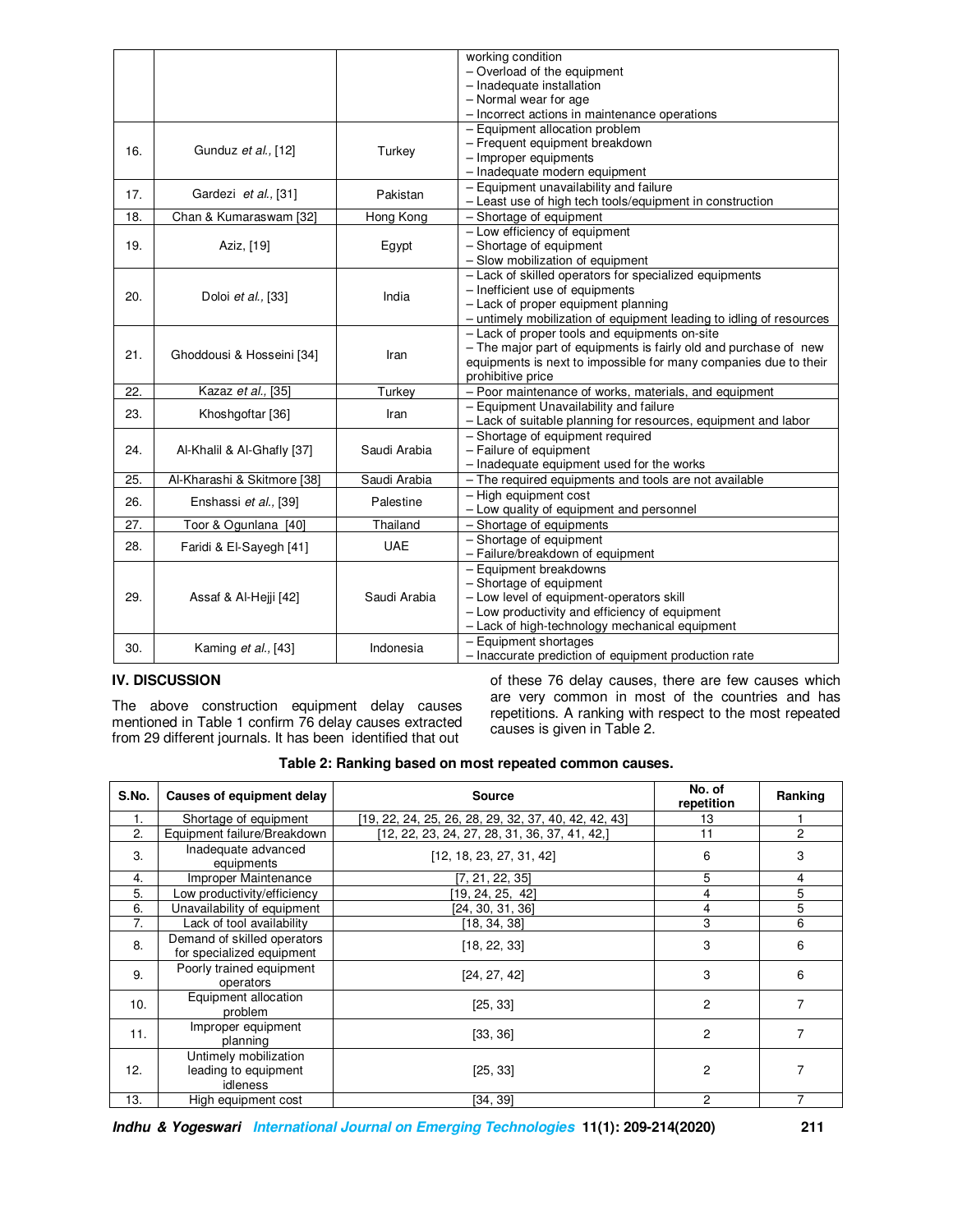The causes such as 'shortage of equipment', 'equipment failure/breakdown', inadequate advanced equipments', 'improper maintenance', 'low productivity/efficiency', 'unavailability of equipment', 'lack of tool availability', 'demand of skilled operators for specialized equipment', 'poorly trained equipment operators', 'equipment allocation problem', 'improper equipment planning', 'untimely mobilization leading to equipment idleness' and 'high equipment cost' are ranked based on the maximum number of repetitions. The remaining causes are uncommon and hence it is not given any ranking.

The repeated causes are confined and narrowed down to 37 causes of equipment delay. These 37 causes are categorized into 8 main key factors as shown in Table 3. The various key factors are detailed below.

**Improper maintenance:** Maintenance is one of the most important measures to be followed upon after the purchase of any type of equipment to ensure its smooth working. But maintenance receives very less attention in India as well as other countries. Missing out on timely inspections leads to sudden equipment breakdown. Frequent equipment breakdown or failure affects the routine work of the day and disrupts the planned schedule. Production rate is also reduced due to improper maintenance such as timely inspection, lubrication, etc.

**Inadequate maintenance management team:** Past studies have reported that improper maintenance is due to inadequate maintenance management team. Proper maintenance can be carried out effectively by setting up a team of personnel exclusively for maintenance management. Absence of efficient maintenance teams result in improper maintenance leading to sudden failure of equipment.

**Non-allocation of fund:** For each and every stage of construction activity to proceed, sanctioning of fund from management is required. Due to insufficient funding at the right time various issues regarding quality and perfect follow up of planned schedule is compromised. Insufficient funding is a barrier hindering the setup of an efficient maintenance management team. In the absence of a good maintenance team, regular inspection is ignored and repairing of a defect while the equipment is in working condition is missed out on. Purchase of high technology mechanical equipments and modern equipments in case of obsolescence is also a challenging task. Proper and regular inventory maintenance has also been demanding due to insufficient funding.

| Table 3: Delay causes categorized under various key factors. |  |
|--------------------------------------------------------------|--|
|                                                              |  |

| <b>Key Factors</b>                        | Delay causes                                                                                                                                                                                                                                                                                                                             |
|-------------------------------------------|------------------------------------------------------------------------------------------------------------------------------------------------------------------------------------------------------------------------------------------------------------------------------------------------------------------------------------------|
| Improper maintenance                      | - Incorrect actions in maintenance operations<br>- Frequent equipment breakdown<br>- Maintenance not receiving enough attention<br>- Low productivity                                                                                                                                                                                    |
| Inadequate maintenance<br>management team | - Non employment of scheduling maintenance team<br>- Non employment of corrective maintenance team                                                                                                                                                                                                                                       |
| Non-allocation of fund                    | - Inspection cost<br>- For repairing a defect even when the equipment is in working condition<br>- Improper equipments<br>- Inadequate modern equipment<br>- Shortage of equipment<br>- Lack of high technology mechanical equipment<br>- Lack of tool availability<br>- Low quality of equipment<br>- Replacement of outdated equipment |
| Improper inventory<br>management          | - Equipment idleness due to importing of spare parts<br>- Lack of spare parts<br>- Lack of tool availability at the right time                                                                                                                                                                                                           |
| Non replacement of<br>equipments          | - Low efficiency of equipment<br>- Normal wear for age<br>- Outdated equipments<br>- High equipment cost                                                                                                                                                                                                                                 |
| Accidents                                 | - Overload of the equipment                                                                                                                                                                                                                                                                                                              |
| Inexperienced site in-charges             | - Inaccurate prediction of equipment production rate<br>- Equipment allocation problem<br>- Inefficient use of equipments<br>- Lack of suitable planning for equipment<br>- Untimely mobilization of equipment leading to idling of resources<br>- Poor equipment choice<br>- Inadequate installation                                    |
| Excusable reasons                         | - Slow mobilization of equipment<br>- Demand of skilled operators for specialized equipments<br>- Issues clearing imported equipments from customs<br>- Short life in equipment<br>- Poorly trained equipment operators<br>- Delay in manufacturing of special equipments<br>- Unavailability of equipment                               |

**Indhu & Yogeswari International Journal on Emerging Technologies 11(1): 209-214(2020) 212**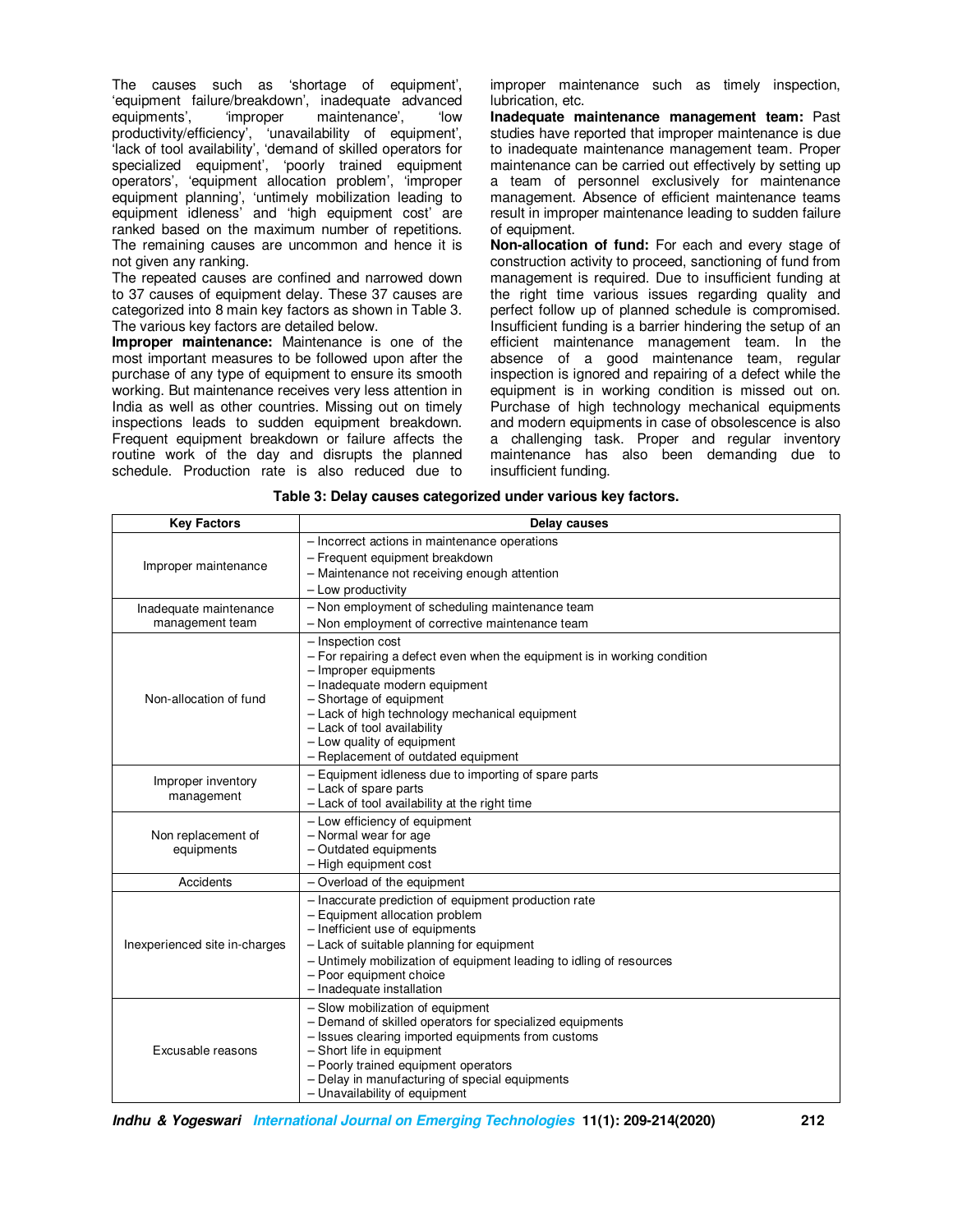**Improper inventory management:** Unavailability of required spare parts in the inventory leads to equipment idleness. Imported equipment spare parts are not available immediately for repairs to be carried out. Delayed import time results in delay of equipment maintenance and repair until which the equipment works will be delayed.

**Non-replacement of equipments:** Any equipment has to be replaced when it is exposed to normal wear and tear. Use of equipment even after wear, leads to low efficiency and low productivity.

**Accidents:** Overload of the equipment causes accidents. Accidents are high risk that may lead to the death of the operator as well as people working around the equipment. This may lead to stoppage of entire work until legal issues are cleared.

**Inexperienced site in-charges:** Inexperienced professionals in a particular field lead to inaccuracy in selection of equipment which is followed by insufficient necessary equipment availability at the right time. Inaccurate prediction of equipment production rate cause delays in the delivery of the product. Lack of suitable planning for acquiring equipment causes inefficient use of equipments and untimely mobilization leading to idling of equipment. Lethargic actions cause inadequate installation of equipments.

**Excusable reasons:** There are some causes of delay due to construction equipments for which a particular individual or team is not responsible. Slow mobilization of equipment is mainly raised as a problem in congested areas where buildings are stood up around the construction area. Demand of skilled operators for specialized equipments is a cause for concern because not enough training programmes are available for operators. Spare parts acquisition for imported equipments is time consuming since it is dependent on custom clearance which takes time.

There are few types of equipment with a short life cycle and delays occur due to late replacements of these. Imported tools and availability of highly equipped personnel across the globe, further causing delay in manufacturing of special equipments.

Not all the causes of equipment delay can be completely eliminated but actions can be taken to reduce the maximum delay by considering the following recommendations.

1. Effective maintenance can be done by setting up a team of personnel exclusively for maintenance management with respect to three divisions: preventive maintenance team, corrective maintenance and repair maintenance.

2. A balanced inventory has to be maintained to overcome both zero stock to avoid non-availability of the equipment at the right time and to avoid excessive stock which increases the cost for storing excess spare parts than required.

3. The people in-charge employed for a particular type of project has to be well experienced in the field of interest. Change in type of project takes time for them to get adapted to, leading to improper planning for availing the right choice of equipment. The person in-charge must be aware of the working conditions and production rate of equipments required for the project and should be able to make a proper selection of equipments.

4. Equipment idleness has to be avoided by proper planning and timely scheduling of equipments making it available at the right time as per its availability.

5. Downtime of equipment has to be reduced by detecting and diagnosing the fault during maintenance.

6. Quick replacement of equipments with respect to deterioration (normal wear and tear), obsolescence (outdated equipment) and inadequacy (change in product design) has to be ensured.

# **V. CONCLUSION**

At present, very limited information is available pertaining to 'construction equipment delay' which has been identified as one of the most important factors affecting the completion of construction projects on schedule. The equipment has become one of the most important resources in the recent decade only. This is the reason why there is a limitation in the information. But the future will see a huge demand in construction equipment needs and research in this area will have tremendous scope.

#### **VI. FUTURE SCOPE**

This study has paved the way for further research by identifying the most risky factor affecting the construction project and taking effective measures to overcome this issue.

**Conflict of Interest.** There is no conflict of interest for any of the authors in this paper.

#### **REFERENCES**

[1]. Senouci, A., Ismail, A., & Eldin, N. (2016). Time delay and cost overrun in Qatari public construction projects. *Procedia engineering*, *164*, 368-375.

[2]. Indhu, B, & Farhan, M. (2015). Analysis of Probabilistic Times in a Construction *Project using Monte Carlo Simulation Technique*, *10*(10), 26463–26474.

[3]. Akhavian, R., & Behzadan, A. H. (2015). Construction equipment activity recognition for simulation input modeling using mobile sensors and machine learning classifier Hs. *Advanced Engineering Informatics*, *29*(4), 867-877.

[4]. Kiruthiga, K., Anandh, K. S., & Gunasekaran, K. (2015). Assessment of influencing factors on improving effectiveness and productivity of construction engineers. *International Journal of Applied Engineering Research*. 10.13849-13854.

[5]. Lopes, R. S., Cavalcante, C. A., & Alencar, M. H. (2015). Delay-time inspection model with dimensioning maintenance teams: A study of a company leasing construction equipment. *Computers & Industrial Engineering*, *88*, 341-349.

[6]. San Cristóba, J. R. (2014). Cost allocation between activities that have caused delays in a project using game theory. *Procedia Technology*, *16*, 1017-1026.

[7]. Głuszak, M., & Leśniak, A. (2015). Construction delays in clients opinion—multivariate statistical analysis. *Procedia Eng., 123*, 182–189.

[8]. Kadry, M., Osman, H., & Georgy, M. (2016). Causes of construction delays in countries with high geopolitical<br>risks. Journal of construction engineering and risks. *Journal of construction engineering and management*, *143*(2), 04016095.

[9]. Larsen, J. K., Shen, G. Q., Lindhard, S. M., & Brunoe, T. D. (2015). Factors affecting schedule delay, cost overrun, and quality level in public construction projects. *Journal of Management in Engineering*, *32*(1), 04015032 (1-10).